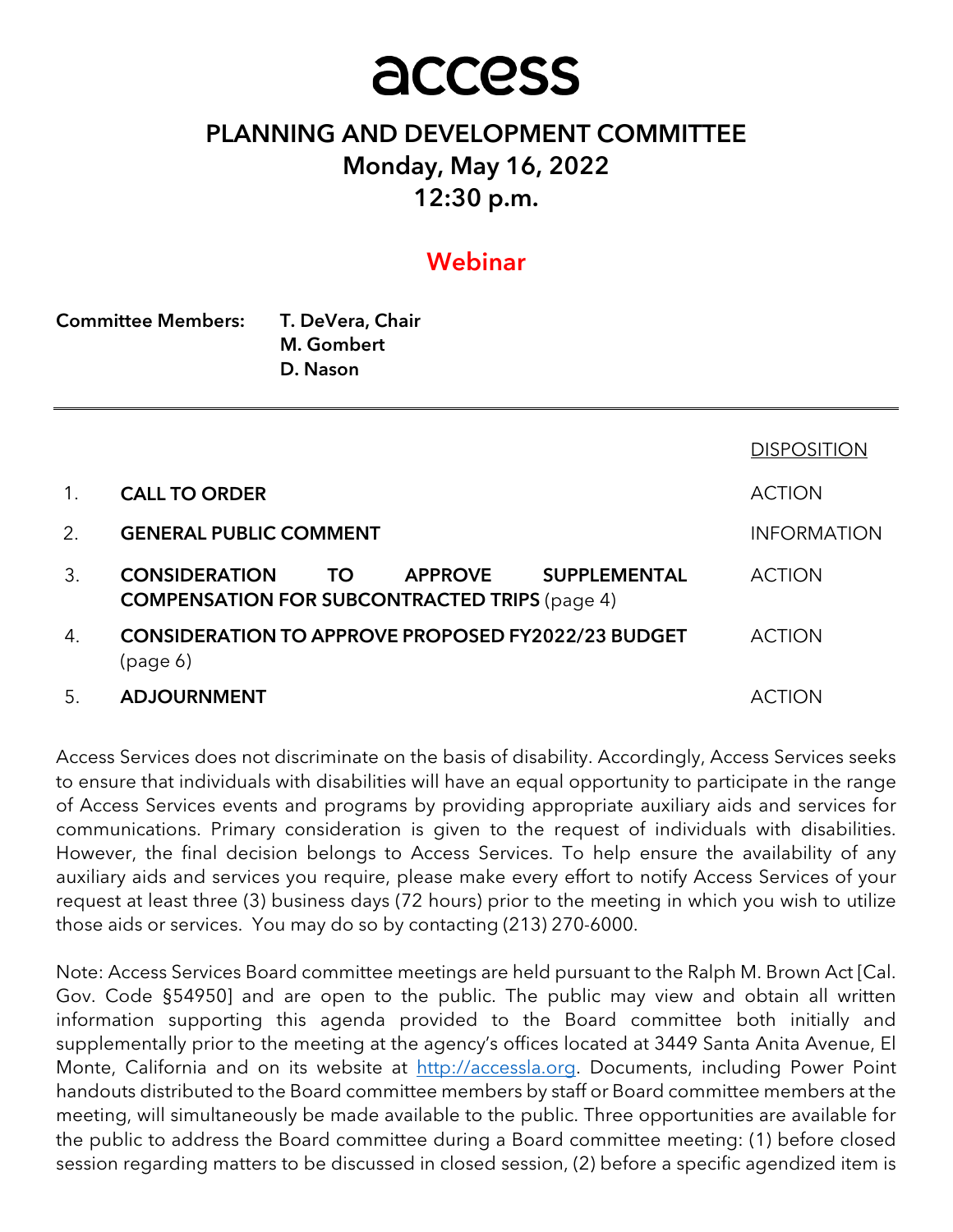debated and voted upon and (3) during the time allotted for general public comment. The exercise of the right to address the Board committee is subject to restriction as to time and appropriate decorum. All persons wishing to make public comment must fill out a goldenrod Public Comment Form and submit it to the Secretary of the Board. Public comment is generally limited to three (3) minutes per speaker and the total time available for public comment may be further limited at the discretion of the Chairperson. Persons whose speech is impaired such that they are unable to address the Board at a normal rate of speed may request an accommodation of a limited amount of additional time from the Chair but only by checking the appropriate box on the Public Comment Form. Granting such an accommodation is at the discretion of the Chair. The Board committee cannot and will not respond during the meeting to matters raised under general public comment. Pursuant to provisions of the Brown Act governing these proceedings, no discussion or action may be taken on these matters unless they are listed on the agenda, or unless certain emergency or special circumstances exist. However, the Board committee may direct staff to investigate and/or schedule certain matters for consideration at a future Board committee meeting and staff may respond to all public comments in writing prior to the next Board committee meeting.

# Commitment to Civility

To assure civility in its public meetings, staff and the public are also encouraged to engage in respectful dialog that supports freedom of speech and values diversity of opinion. To achieve compliance with these Rules, Directors, staff, and the public are encouraged to:

- Create an atmosphere of respect and civility where Directors, staff, and the public are free to express their ideas;
- Establish and maintain a cordial and respectful atmosphere during discussions;
- Foster meaningful dialogue free of personal attacks;
- Listen with an open mind to all information, including dissenting points of view, regarding issues presented to the Board;
- Recognize that it is sometimes difficult to speak at Board meetings, and out of respect for each person's feelings, allow others to have their say without comment, including booing, whistling or clapping; and
- Adhere to speaking time limit.

Alternative accessible formats are available upon request.

# \*NOTE

# NOTICE OF ALTERNATIVE PUBLIC COMMENT PROCEDURES

Pursuant to temporary revised Brown Act requirements, Board committee members will be participating via webinar. The public may submit written comments on any item on the agenda - 1) through email by addressing it to - board@accessla.org or 2) via US Postal mail by addressing it to - Access Services Board Comments, PO Box 5728, El Monte CA 91734. Please include your name, item number and comments in the correspondence. Comments must be submitted/received no later than 9:00 am on Monday, May 16, 2022 so they can be read into the record as appropriate.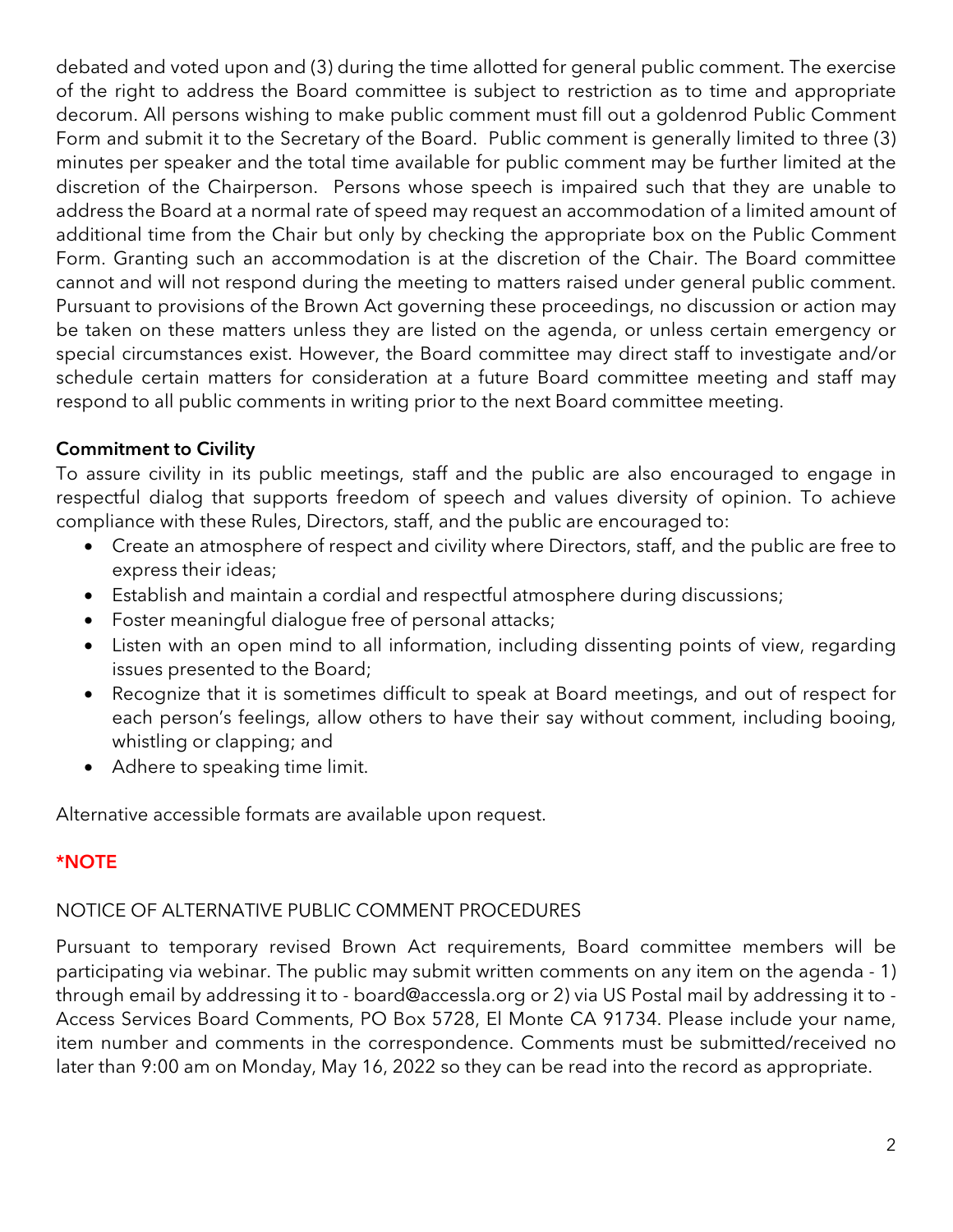The public may also participate via the Zoom webinar link, or by teleconference. Please review the procedures to do so as follows –

How to Provide Public Comment in a Board Meeting via Zoom

# Online

- 1. Click the Zoom link for the meeting you wish to join. Meeting information can be found at: https://accessla.org/news\_and\_events/agendas.html. Make sure to use a current, up-to-date browser: Chrome 30+, Firefox 27+, Microsoft Edge 12+, or Safari 7+. Certain functionality may be disabled in older browsers including Internet Explorer. You may also use this direct link https://us06web.zoom.us/j/86511511851
- 2. Enter an email address and your name. Your name will be visible online while you are speaking.
- 3. When the Committee Chair calls for the item on which you wish to speak, click on "raise hand." Speakers will be notified shortly before they are called to speak. Mute all other audio before speaking. Using multiple devices can cause audio feedback.
- 4. Please note that the "Chat" feature is an accessibility tool for comments on items by committee members and the general public attendees who need to use this tool. If you cannot use the "raise hand" feature, then please submit a written comment as outlined above.
- 5. When called, please limit your remarks to three minutes. An audio signal will sound at the threeminute mark and the Chair will have the discretion to mute you at any point after that. After the comment has been given, the microphone for the speaker's Zoom profile will be muted.

Note: Members of the public will not be shown on video.

By phone

- 1. Call the Zoom phone number and enter the webinar ID for the meeting you wish to join. Meeting information can be found at: https://accessla.org/news\_and\_events/agendas.html
- 2. You can also call in using the following information Dial (for higher quality, dial a number based on your current location): US: +1 669 900 6833 or +1 346 248 7799 or +1 253 215 8782 or +1 301 715 8592 or +1 312 626 6799 or +1 929 205 6099 or 833 548 0282 (Toll Free) or 877 853 5247 (Toll Free) or 888 788 0099 (Toll Free) or 833 548 0276 (Toll Free) Webinar ID: 865 1151 1851
- 3. When the Committee Chair calls for the item on which you wish to speak, press \*9 to raise a hand. Speakers will be notified shortly before they are called to speak. Speakers will be called by the last four digits of their phone number. Please note that phone numbers in their entirety will be visible online while speakers are speaking.
- 4. If you cannot use the "raise hand" feature, the please submit a written comment as outlined above.
- 5. When called, please state your name and limit your remarks to three minutes. An audio signal will sound at the three-minute mark and the Chair will have the discretion to mute you at any point after that. After the comment has been given, the microphone for the speaker's Zoom profile will be muted.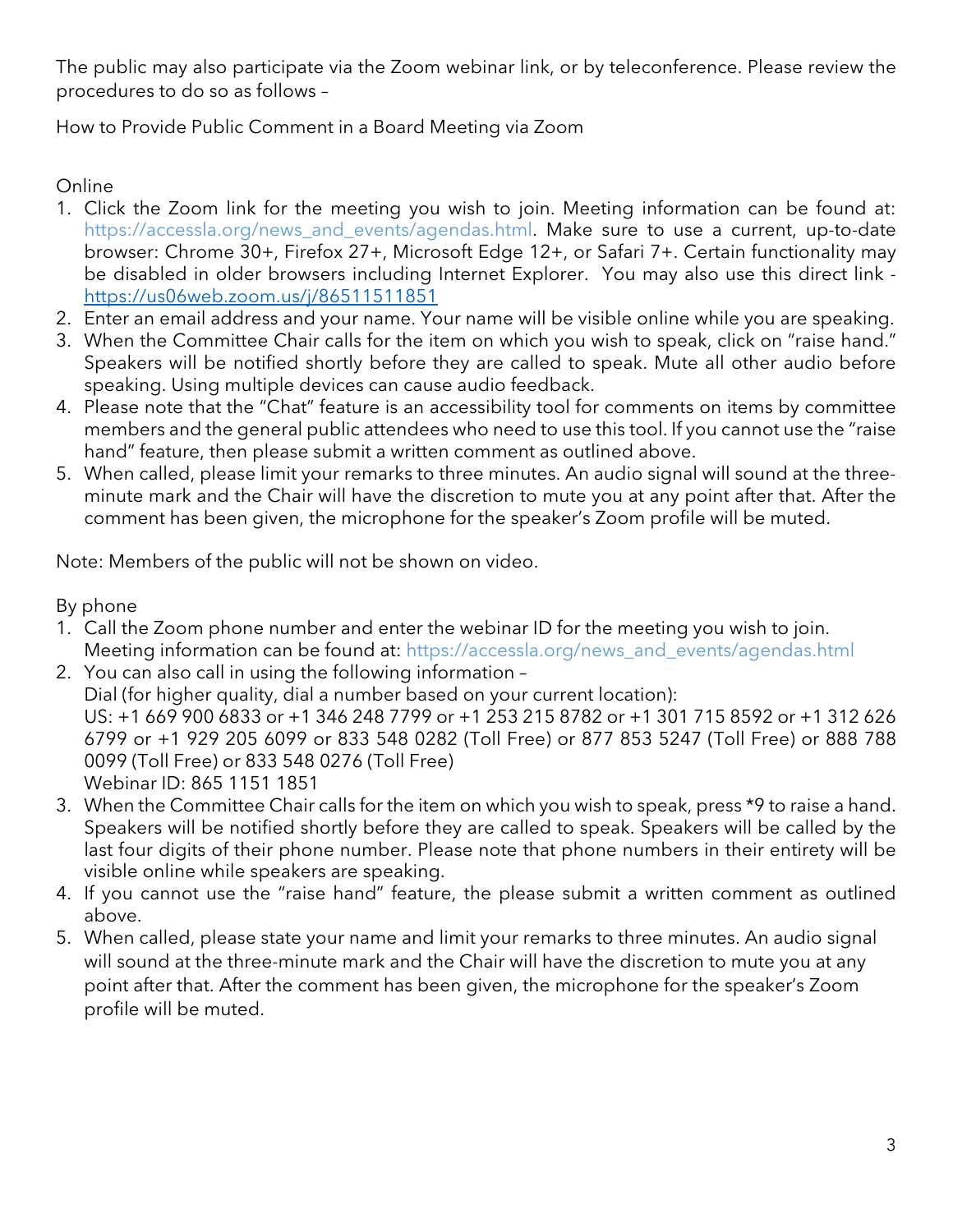#### TO: BOARD OF DIRECTORS

#### FROM: HECTOR RODRIGUEZ, DEPUTY EXECUTIVE DIRECTOR

## RE: CONSIDERATION TO APPROVE SUPPLEMENTAL COMPENSATION FOR SUBCONTRACTED TRIPS

#### ISSUE:

On April 21, 2022, the Los Angeles Board of Taxicab Commissioners increased taxicab meter rates by 10 percent (see attached). In order to continue to attract taxi resources, Access' service providers need to adjust their compensation rates to their subcontractors.

#### RECOMMENDATION:

Approve the supplemental compensation for subcontracted trips by \$3.15 per trip retroactive to April 21, 2022 and authorize the Executive Director to execute contract amendments as required.

#### IMPACT ON BUDGET:

The proposed action will have a budget impact in FY 22. The expected cost of the additional compensation is as follows and is based on an assumption that 35 percent of Access trips will be performed by subcontractors:

|                         | <b>Passengers</b> | <b>Trips</b> | 35%     | <b>Additional Cost</b><br>at \$3.15 per Trip |  |
|-------------------------|-------------------|--------------|---------|----------------------------------------------|--|
| April 2022<br>(Partial) | 253,166           | 197,786      | 23,075  | 72,686                                       |  |
| May 2022                | 260,867           | 203,802      | 71,331  | \$224,692<br>\$210,052                       |  |
| June 2022               | 243,870           | 190,524      | 66,683  |                                              |  |
| Totals:                 | 504,737           | 394,326      | 138,014 | \$507,430                                    |  |

This proposal can be funded with Proposition C 40% Discretionary funds. Given the lower-thanexpected service demand due to the Omicron variant over the fall and winter months, there are sufficient funds to cover this additional expense in FY22. Staff will budget for this additional expense in future fiscal years as part of the normal budget process.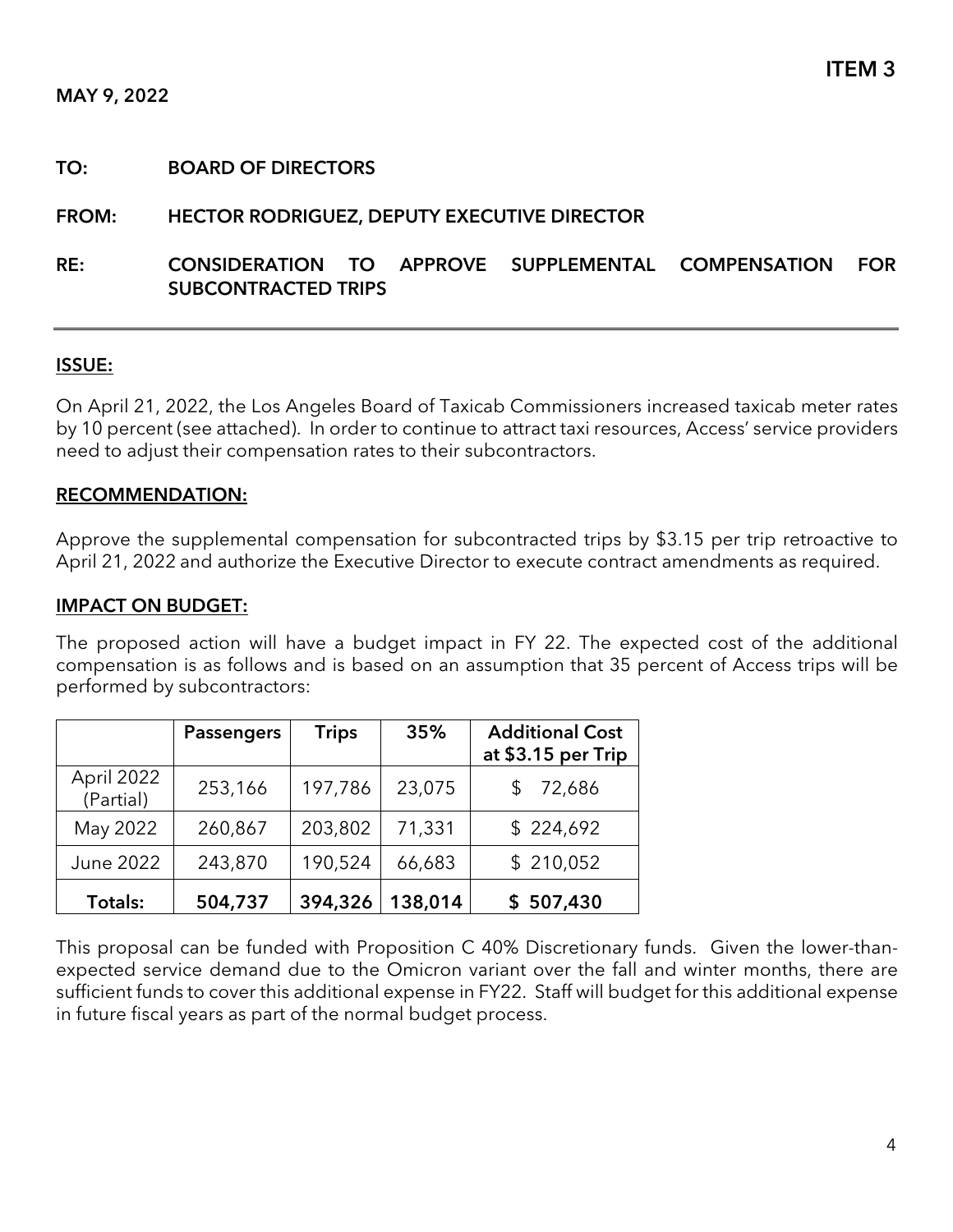# ALTERNATIVES CONSIDERED:

The Board may opt not to approve this supplemental compensation. However, given the importance of taxis to Access' ADA service, Access could experience significant service disruption due to the lack of taxi resources.

## EFFECT OF APPROVAL OF STAFF RECOMMENDATION:

If this staff recommendation is approved by the Board, staff will be authorized, but not required, to negotiate and enter into an amendment of existing service provider contracts, under terms that are no less favorable to Access Services than those proposed herein. Access Services would not be legally bound to this contract unless it is incorporated into a formal written agreement executed by all parties thereto and approved as to form by this entity's legal counsel.

# BACKGROUND:

Access service providers over the past 10 years have subcontracted a large portion of their trip demand to the taxi industry. The utilization of the taxi industry to supplement the Access dedicated fleet has allowed the agency to maintain a relatively low-cost structure when compared to other systems throughout the nation.

In recent years, the percent of subcontracted trips has been as high as 51%. However, the emergence of TNCs and the subsequent COVID-19 pandemic have had a detrimental effect on the taxi industry. There are fewer available taxi cabs and the taxis that remain are currently more likely to choose cash trips over paratransit trips.

Further exacerbating the struggles of the taxi industry is the fact that the compensation structure in Los Angeles has remained unchanged since March 17, 2011. On April 21, 2022, the City of Los Angeles Taxicab Commission approved new interim rates [\(PD Item 3 Attachment A\)](https://accessla.org/sites/default/files/Agendas/PD%20Item%203%20Attachment%20A.pdf) that are ten (10%) percent higher with a 17% increase to the Flag Drop rate from \$2.65 to \$3.10. The new rates will remain in effect until Los Angeles Department of Transportation (LADOT) staff completes a rate study to determine if the new rates should be increased beyond 10 percent. It is expected that the full rate analysis will lead to much higher fares given the change in economic conditions over the last 11 years since the rate was adjusted. Any rate increase over 10 percent must be approved by the Los Angeles City Council.

Given the many economic factors that have changed over the last 11 years, staff believes it is imperative that Access increase the compensation for subcontracted trips to be consistent with the Commission's action until all basin contracts are re-bid and the added cost of subcontracting can be incorporated into the bids for new contracts.

System-wide, service providers subcontract approximately 35% of the daily trip demand and, given the lack of available taxi subcontractors, staff expects that the trend will continue through FY23.

The average Access trip is around 10 miles. Using the average trip length of 10 miles, the cost differential between the 2011 taxi rates and the new rates approved in April 2022 equates to \$3.15 per trip. Staff believes it is prudent to make the rates retroactive to April 21, 2022. The additional compensation will allow our service providers to be competitive given the current employment outlook and the higher compensation rates already in effect for the taxi industry.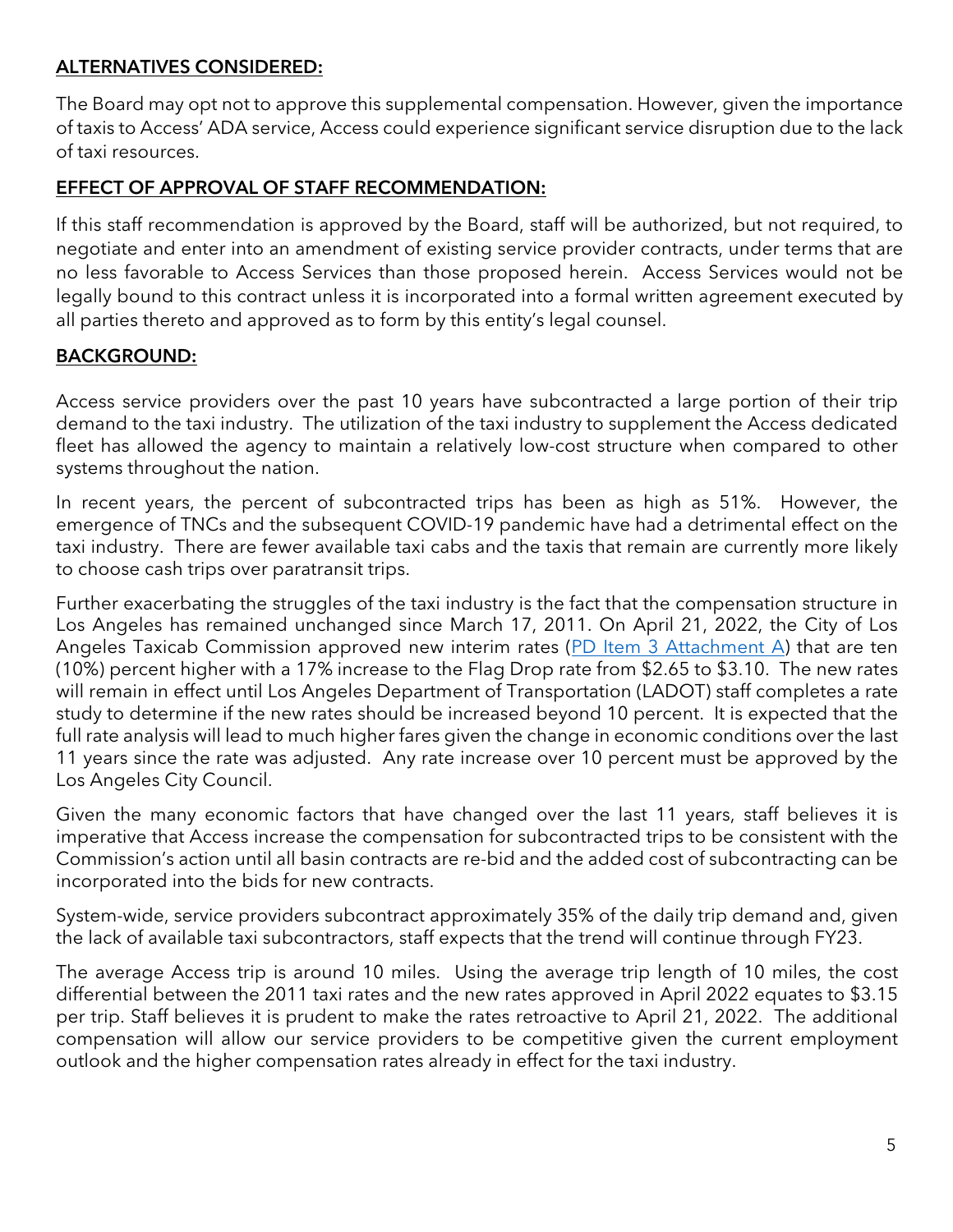#### TO: BOARD OF DIRECTORS

#### FROM: HECTOR RODRIGUEZ, DEPUTY EXECUTIVE DIRECTOR

#### RE: CONSIDERATION TO APPROVE PROPOSED FY2022/23 BUDGET

#### ISSUE:

It is necessary for the Board to adopt an operating budget for Access' fiscal year beginning July 1, 2022 through June 30, 2023.

#### RECOMMENDATION:

Approve the FY2022/2023 budget as presented and authorize the Executive Director to execute contract amendments as required.

#### BACKGROUND:

The proposed FY2022/2023 budget is based on demand projections conducted by Access' service demand consultant HDR Engineering, Inc., available funding, existing programs and capital needs. Overall, the budget is based on a funding level of \$251.9 million of which Contract Operations represents over 87% of the total operating budget. The budget will provide for delivery of 3.4 million passenger trips and 25.6 million contract revenue miles.

In response to the pandemic, the agency has previously made contractual adjustments to most of the service provider contracts. In FY 23, the impacts of the pandemic, specifically rising wages and inflation, are expected to continue. Accordingly, staff has included funding for Covid-related impacts such as higher wages, higher than expected CPI increases, wage compression for positions other than the driver classification, as well as the impact of higher taxi rates. Staff, if authorized, will negotiate with the service providers to execute contract amendments to address the above issues to ensure system stability and the quality paratransit services Access customers have come to expect.

The following provides a high-level narrative of funding and program expenses by cost center. Full budget detail is available for download as [PD Item 4 Attachment A.](https://accessla.org/sites/default/files/Agendas/Proposed%20Budget%20Detail%20FY2022_23.pdf)

#### **Funding**

Funding sources include \$73.0 million from the Federal Transit Administration (FTA) Surface Transportation Block Grant (STBG) program; \$49.1 million of American Rescue Plan Act (ARPA) equivalent funds; carryover of Section 5310 capital grant funds of \$11.7 million; \$8.6 million from passenger fare revenues; \$15.5 million from Measure M funds; \$0.9 million of ARPA direct funds; \$0.7 million from Federal Section 5317 funds; \$0.6 million from the sale of depreciated vehicles and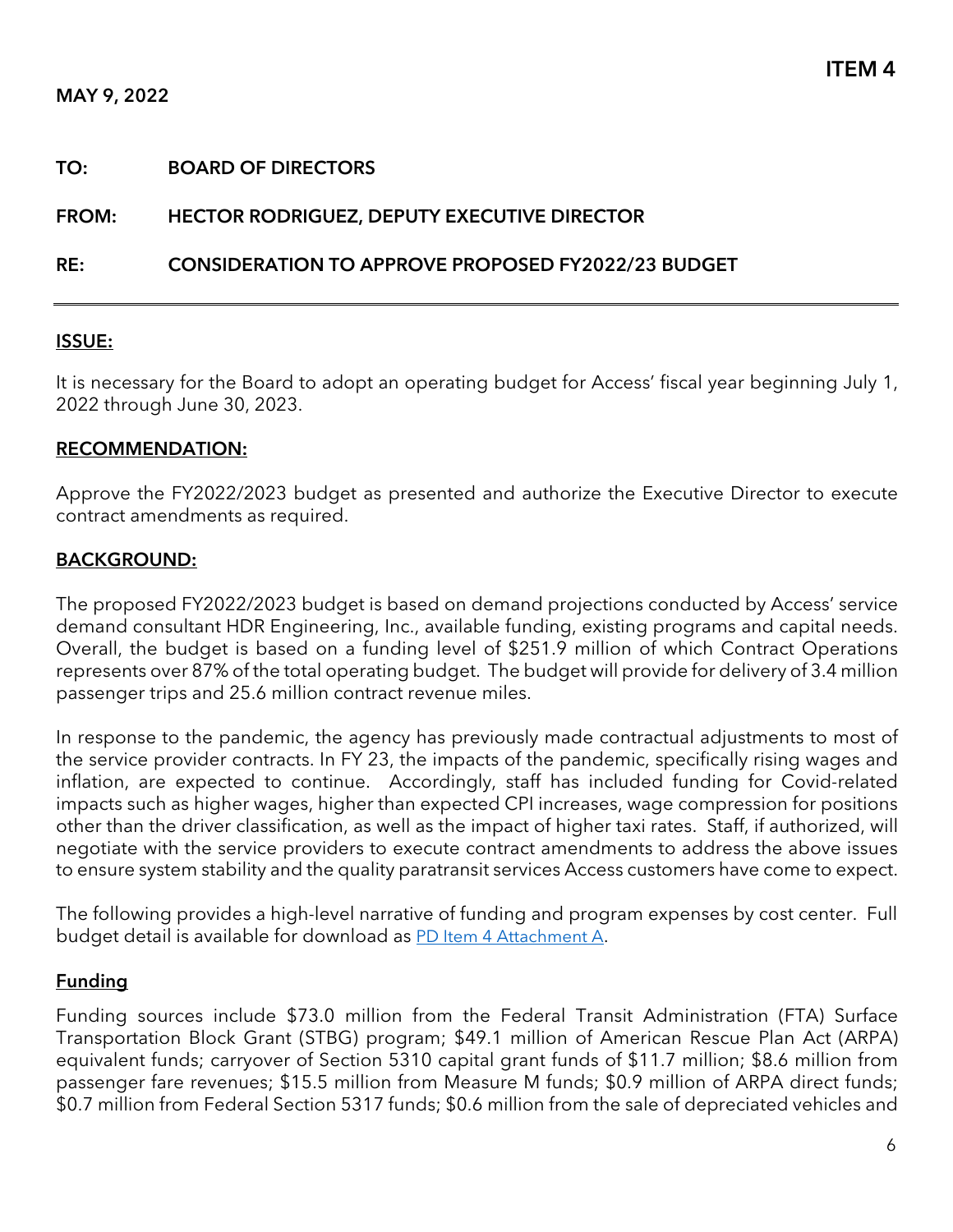earned interest on cash deposits. Approximately \$91.6 million (inclusive of carryover of prior year operating and capital funds) comes from the Proposition C 40% Local Sales Tax discretionary fund account allocated to Access under an annual Memorandum of Understanding (MOU) with the Los Angeles County Metropolitan Transportation Authority (Metro). The subsidy proposed by Metro for FY2022/2023 meets the mean expected results for the level of transportation service projected by HDR's trip demand analysis as well as the other Access Services' programs and administrative costs.

# Paratransit Operations

The total cost of \$190.5 million for this program (87.3% of total operating funds) is a 6.7% increase (\$12.0 million) from the FY2021/2022 budget.

The primary cost impacts within this program are:

- Purchased Transportation \$172.3 million (\$161.1 million FY 2021/2022)
- Insurance \$7.5 million (\$6.7 million FY 2021/2022)
- Free Fare Program \$2.5 million (\$3.5 million FY 2021/2022)

The main cost drivers within the purchased transportation program are: increased ridership, escalating minimum wage costs, inflation, higher fuel costs and higher cost of contracted services as the contracts are procured through an open and competitive process.

The pandemic has had multiple effects on service delivery and related cost structures. Demand for services has been erratic; millions of people have left the workforce creating a shortage of potential contractor employees, particularly drivers; the minimum wage has increased and, because it is now indexed annually against the Consumer Price Index (CPI), it has risen significantly this year and will continue to increase moving forward; fuel, which until recently was around \$3 per gallon jumped to over \$6 per gallon and has remained near that level; and lastly, the taxi industry has shrunk due to lack of demand as well as competition from TNCs and the taxi drivers who remain are favoring cash fares over Access trips.

Given the above factors, staff has budgeted the following adjustments to the service provider contracts:

- Additional compensation in order to achieve a recommended minimum of \$19 per hour starting wage for drivers. The service provider contracts currently have starting wages ranging from about \$16.50 to \$17.25.
- CPI increases Most contracts have a built in CPI escalator which does not exceed 3%. However, over the last twelve months, inflation has risen over eight percent (8%) per the U.S. Bureau of Labor Statistics. In order to maintain the viability of the system, staff proposes to make adjustments to contractor compensation rates based on the market CPI rather than the contractual CPI.
- Taxi Rate Adjustment Access' historically low-cost structure has been achieved in part due to the high utilization of taxi subcontractors, currently around 35 percent of Agency trips. The taxi industry has allowed our contractors to manage daily demand during the peaks and valleys; deliver excellent service by allowing the contractors to better manage on-time performance; maintain a low level of capital assets, reducing facility space requirements for our contractors; and eliminate the need for a spare fleet.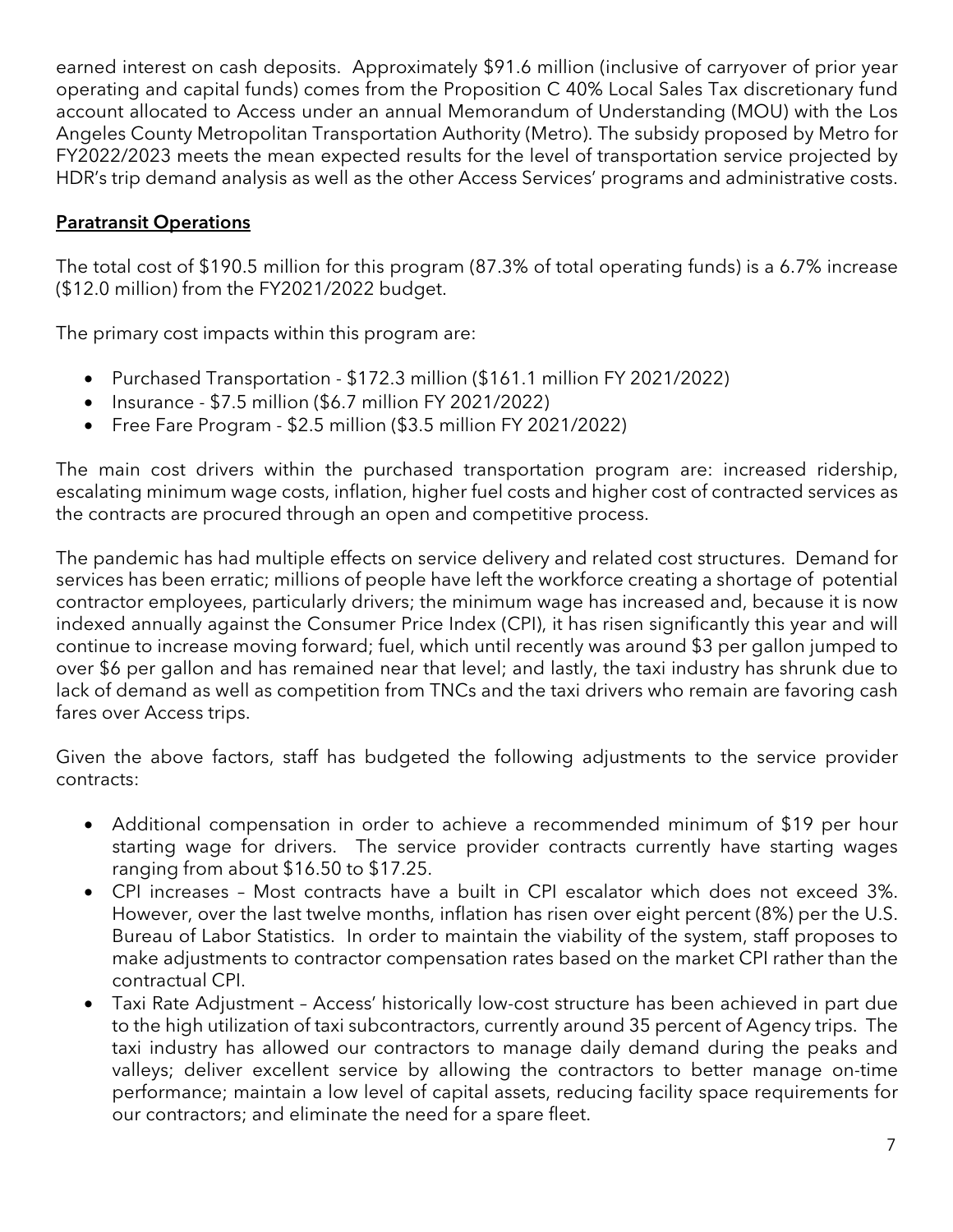The service providers have relied on the formal taxi compensation structure established by the City of Los Angeles Taxicab Commission to prepare their proposals and pricing to this agency.

On April 21, 2022, the City of Los Angeles Taxicab Commission approved new interim rates that are ten (10%) percent higher with a 17% increase to the Flag Drop rate from \$2.65 to \$3.10. The new rates will remain in effect until Los Angeles Department of Transportation (LADOT) staff completes a rate study to determine if the new rates should be increased beyond 10 percent. It is expected that the full rate analysis will lead to much higher fares given the change in economic conditions over the last 11 years since the rate was adjusted. Any rate increase over 10 percent must be approved by the Los Angeles City Council.

Given the many economic factors that have changed over the last 11 years, staff believes it is imperative that Access increase the compensation for subcontracted trips to be consistent with the Commission's action until all basin contracts are re-bid and the added cost of subcontracting can be incorporated into the bids for new contracts.

## Contract Management

The total cost of \$4.6 million for this program (2.1% of total operating funds) is a 16.0% increase (\$0.6 million) from the FY2021/2022 budget.

The primary cost impacts within this program are:

- Salaries and Related Expense \$2.5 million (\$2.1 million FY 2021/2022)
- Driver Incentive Program \$0.25 million (\$0.1 million FY 2021/2022)

The main cost drivers within the purchased transportation program are: increased staffing (2 FTEs, CPI adjustments, and projected higher driver incentive program awards.

# Eligibility Determination

The total cost of \$11.8 million for this program (5.4% of total operating funds) is a 5.9% increase (\$0.6 million) from the FY2021/2022 budget.

Eligibility costs are expected to be impacted by a variety of factors. HDR has projected a higher number of new applicants. The higher projection for new applicants has a ripple effect across this function: More applicants translate into a higher number of appeals and higher transportation costs. Additionally, there are a large number of applicants who received temporary approval during the pandemic but will need to have an in-person assessment once pandemic restrictions are lifted.

### Consolidated Transportation Services Agency

The total cost of \$0.57 million for this program (0.30% of total funding) is a 4.2% increase (\$23,000) from the FY2021/2022 budget.